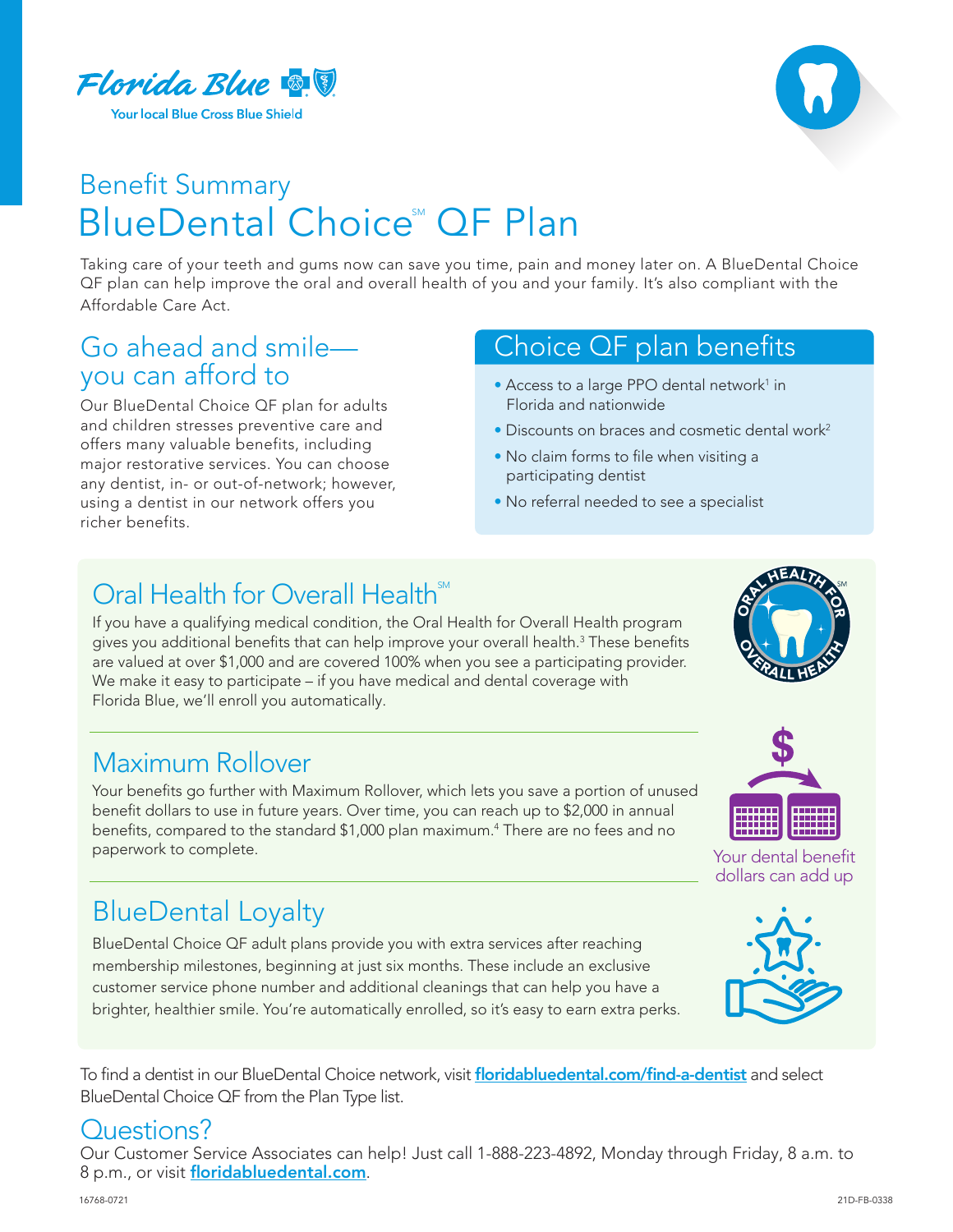## BlueDental Choice QF

In-networkYou Pay Out-of-network You Pay

| <b>PEDIATRIC BENEFITS (to age 19)</b> <sup>5</sup>                  |                                            |           |
|---------------------------------------------------------------------|--------------------------------------------|-----------|
| Deductible (only applies to basic and major services)               | \$50                                       |           |
| <b>Preventive Services</b>                                          | <b>NO WAITING PERIOD</b>                   |           |
| Oral exams                                                          | 0%                                         | 20%       |
| Cleanings                                                           | 0%                                         | 20%       |
| <b>Bitewing x-rays</b>                                              | 0%                                         | 20%       |
| Fluoride treatment                                                  | 0%                                         | 20%       |
| Sealant - per tooth                                                 | 0%                                         | 20%       |
| <b>Basic Services</b>                                               | <b>NO WAITING PERIOD</b>                   |           |
| Fillings                                                            | 20%                                        | 40%       |
| Emergency treatment of dental pain                                  | 20%                                        | 40%       |
| Extraction - erupted tooth or exposed root                          | 20%                                        | 40%       |
| <b>Major Services</b>                                               | <b>NO WAITING PERIOD</b>                   |           |
| Crowns                                                              | 50%                                        | 70%       |
| Root canals                                                         | 50%                                        | 70%       |
| Dentures                                                            | 50%                                        | 70%       |
| Partials                                                            | 50%                                        | 70%       |
| Medically necessary implants (pre-authorization required)           | 50%                                        | 70%       |
| Medically necessary orthodontics (pre-authorization required)       | 50%                                        | 70%       |
| Out-of-pocket maximum if only one child is covered                  | \$375                                      | Unlimited |
| Out-of-pocket maximum if more than one child is covered             | \$750                                      | Unlimited |
| <b>Additional Benefit Programs</b>                                  |                                            |           |
|                                                                     |                                            |           |
| Oral Health for Overall Health                                      | Included                                   |           |
| <b>ADULT BENEFITS (age 19 and older)</b>                            |                                            |           |
| Deductible (only applies to basic and major services)               | \$50                                       |           |
| <b>Preventive Services</b>                                          | <b>NO WAITING PERIOD</b>                   |           |
| Oral Exams                                                          | 0%                                         | 20%       |
| Cleanings                                                           | 0%                                         | 20%       |
| <b>Bitewing x-rays</b>                                              | 0%                                         | 20%       |
| <b>Basic Services</b>                                               | <b>6-MONTH WAITING PERIOD</b> <sup>6</sup> |           |
| Full mouth x-rays                                                   | 20%                                        | 40%       |
| Fillings                                                            | 20%                                        | 40%       |
| Emergency treatment of dental pain                                  | 20%                                        | 40%       |
| <b>Major Services</b>                                               | <b>6-MONTH WAITING PERIOD</b> <sup>6</sup> |           |
| Crowns                                                              | 50%                                        | 70%       |
| Dentures                                                            | 50%                                        | 70%       |
| Extractions                                                         | 50%                                        | 70%       |
| Root canals                                                         | 50%                                        | 70%       |
| Periodontal scaling and root planing - 4 or more teeth per quadrant | 50%                                        | 70%       |
| <b>Additional Benefit Programs</b>                                  |                                            |           |
| Maximum Rollover                                                    | Included                                   |           |
| Oral Health for Overall Health<br><b>BlueDental Loyalty</b>         | Included<br>Included                       |           |